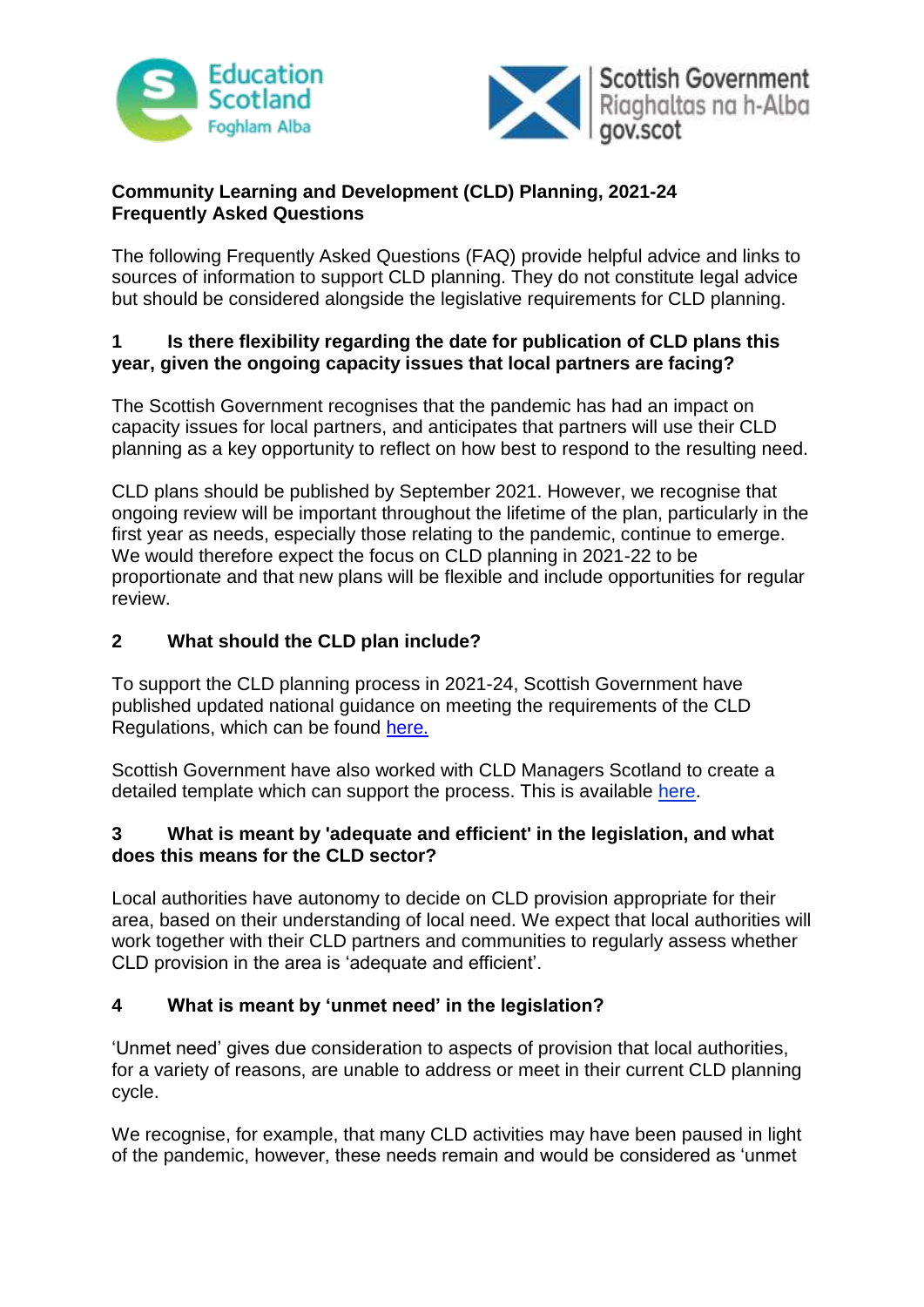need'. It is important that 'unmet need' is considered as part of regular review of plans and is included as part of reporting on progress.

As with other elements of local authority decision-making, it is important that local partners are involved in the regular assessment and review of 'unmet need' as it applies to their local area.

Particularly at this time, plans should be flexible enough for partners to reassess 'unmet needs' in the lifetime of the plan.

# **5 How will 'unmet need' be scrutinised in the next 3 years?**

HM Inspectors are developing new approaches to the scrutiny of CLD to be introduced when it is safe and appropriate to do so. CLD plans are a key information source in informing the scrutiny process. 'Unmet need' is considered as part of this.

## **6 When will the Youth Work and Adult Learning strategies be published?**

Scottish Government are working closely with key stakeholders to develop adult learning and the youth work strategies for 2021-26 with the aim of publishing these in the autumn of 2021. We would therefore expect to see the priorities in these strategies begin to be reflected in local CLD plans from 2022.

## **7 How will the CLD sector be supported to implement the new planning guidance?**

Education Scotland will continue to work with the education system to provide support to CLD managers and practitioners within localities during the pandemic. This work has included a wide range of national support, such as webinars, seminars, sharing good practice and the publication of resources and national reviews. This multi-disciplinary approach will support the implementation of the new CLD planning guidance.

#### **8 Will Education Scotland adjust their expectations and approaches to scrutiny of the CLD sector given the impact the pandemic has had on CLD at a local level? This includes the impact on staff recruitment, redeployment and absences?**

Education Scotland is updating their quality improvement framework, How good is our community learning and development (4th edition) (HGIOCLD). Proposed models for the scrutiny of CLD are also being developed. Both areas take account of the impact of the pandemic. Scrutiny of CLD will resume when it is safe and appropriate to do.

## **9 Will HM Inspectors continue to support locality work/deliver webinars?**

Education Scotland continues to support the education system through locality support during the pandemic. This work is accompanied by a wide range of national support, such as webinars, seminars, sharing good practice and the publication of resources and national reviews. A multi-disciplinary approach, including contributions from HM Inspectors as appropriate, will continue to support this process.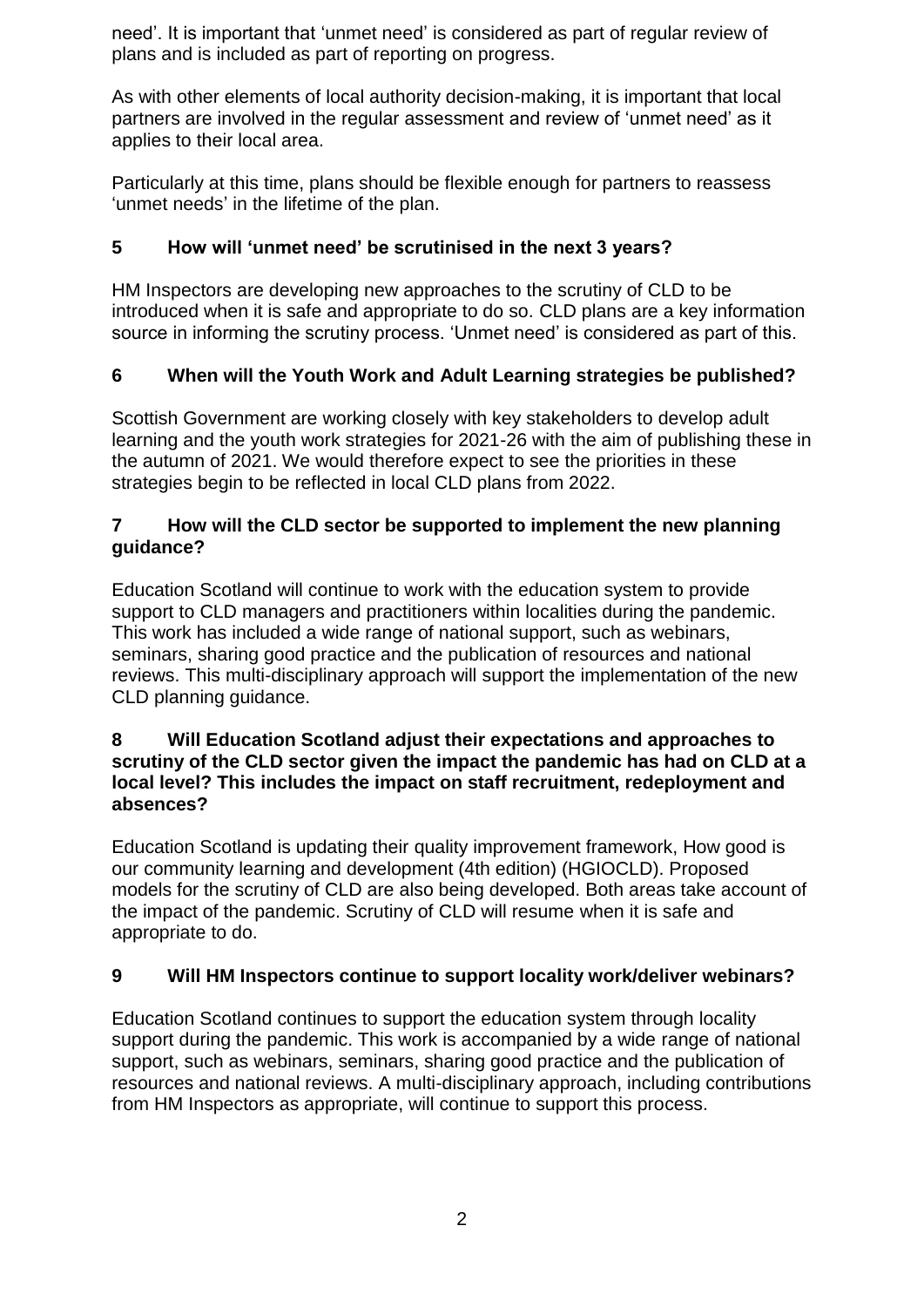## **10 What happens if an authority doesn't produce a plan by the required deadline?**

Local authorities should be aware that there is a statutory duty to publish a CLD plan every three years and should take advice on the risks of failing to meet a legal duty. If a local authority does not publish a plan, an initial discussion will take place with a representative of Education Scotland and the authority to establish why the CLD plan has not been published in line with legislative requirements. If necessary a new deadline will be identified and progress towards the publication of the CLD plan will be monitored. If the plan is not published within the agreed revised timeline, the delay will be escalated with the relevant local authority and if necessary raised with the relevant Local Area Network (LAN).

LANs are established for each council area, and bring together representatives from scrutiny bodies with the common aims of joint scrutiny scheduling and planning, shared risk assessment (SRA), and the delivery of a single corporate assessment. The LAN then decides on any necessary scrutiny activity depending on any areas of risk identified.

### **11 How can CLD planning and Community Planning Partnership (CPP) arrangements align with each other as timelines are currently out of sync?**

It is inevitable that policy and guidance will change over the lifetime of the CLD plan. As a result, CLD plans should be regularly reviewed and updated to reflect changing priorities. These changes should also be reflected in other related plans, which may assist in supporting alignment and continue to inform priority and changing needs. In summary, there should be a close connection between the CLD plans and all other plans which include the delivery of CLD outcomes. Reasonable steps should be taken to ensure CLD plans remain relevant to other related plans and vice versa.

### **12 Should the CLD Plan be aligned with the refreshed Local Outcome Improvement Plan (LOIP) action and measures. Is this the best approach?**

It is for the local authority to decide whether it will meet the requirement for a three year CLD plan as a part of a wider process, such as the LOIP or as a free standing plan. In the latter case, we would expect to see appropriate linkages and references to broader community planning processes and shared outcomes.

Consideration should be given to the agreed outcomes in the LOIP and Locality Plans in the area and the outcomes of the CLD plan. For example, it is likely that CLD will make a major contribution to LOIP outcomes in supporting community empowerment.

Some questions to consider:

- Have you clearly defined a distinct role for CLD within the context of community planning in your area?
- How clear are the relationships between the priorities set by CLD partners and the wider LOIP priorities?
- Are there clear planning mechanisms in place to avoid unnecessary duplication across plans?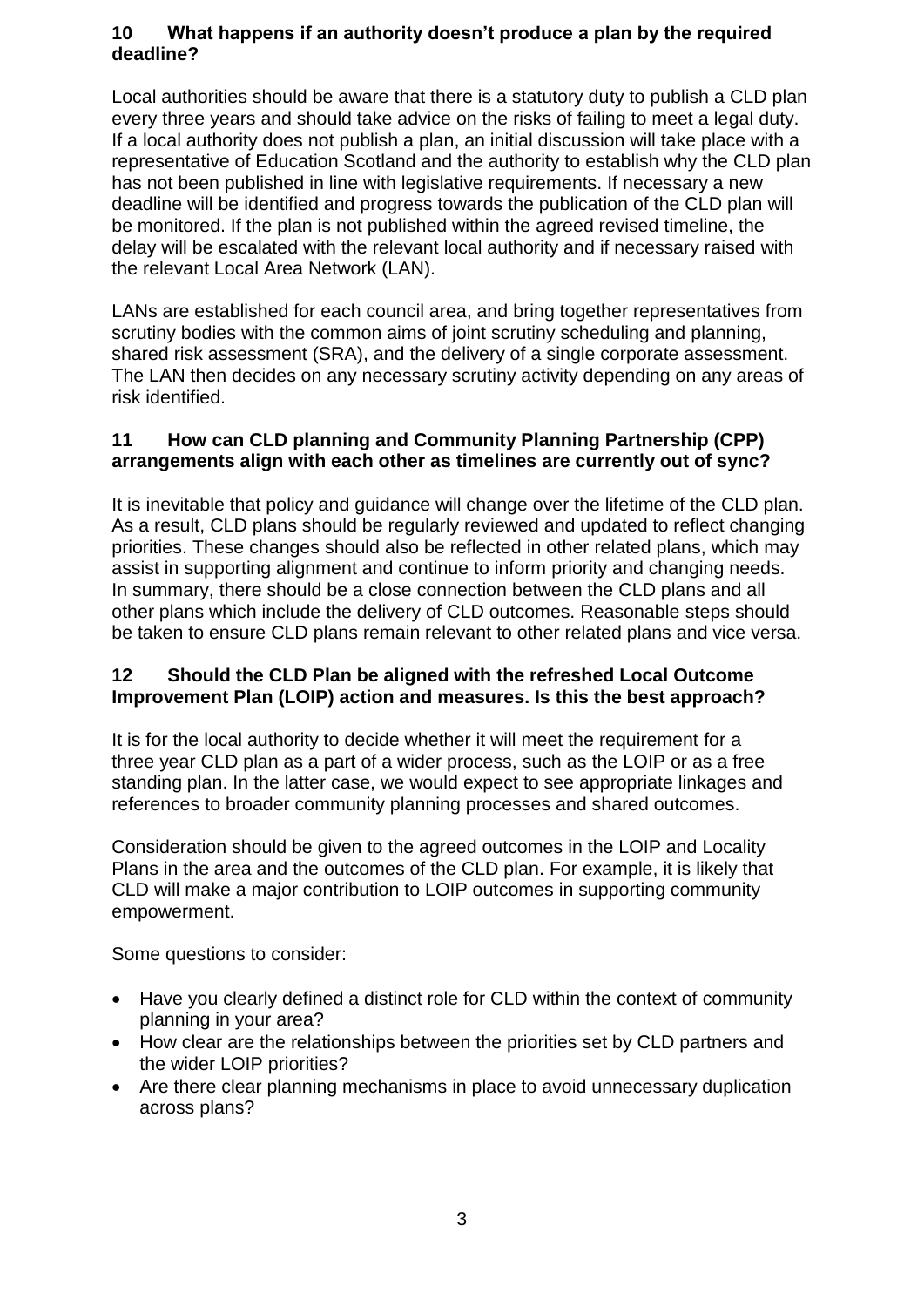## **13 Can you explain what 'good/robust' governance looks like, particularly in relation to monitoring/reporting?**

Whatever governance structures a local authority puts in place, it is important that there is clear strategic oversight of CLD priorities. This should include regular monitoring and reporting of progress of CLD outcomes to stakeholders and arrangements to ensure that any barriers to progress are identified and addressed.

## **14 What role should partners have in the development and delivery of CLD plans?**

A strong commitment to working collaboratively is one of the fundamental values which underpins all CLD practice and should be embedded in CLD planning. CLD priorities should not be shaped by local authorities alone. There should be shared ownership of the CLD planning process with CLD partners and with learners and communities.

To ensure that CLD plans focus on what matters to local communities reasonable steps should be taken to ensure all partners who have an interest in supporting CLD delivery are included in the planning and engagement process. This includes local authority services, public and third sector organisations are involved from the outset. The focus should not be solely on the production of a planning document but on establishing an inclusive planning process in which all partners play their part in identifying, taking action on, and evaluating the impact of local CLD priorities.

All partners should consider what capacity they have to contribute to local CLD priorities. Where appropriate, partners other than the local authority are encouraged to lead on aspects of the CLD plan.

## **15 How can colleges be better supported to deliver appropriate provision for CLD practitioners, and how can these be supported in CLD planning?**

CLD Standards Council are working with tertiary sector providers, students and employers to strengthen relationships, collaboration and support for colleges. At a local level, colleges should have a key role in CLD partnerships both as providers of CLD services and as providers of CLD workforce education.

## **16 Consultation with learners and communities may be more difficult due to the pandemic. Is consultation required?**

As CLD partners seek to address both the immediate and the longer term impacts of the pandemic, it has never been more important to hear from learners and communities, especially those experiencing disadvantage, about what their priorities are.

There are of course very real practical challenges in carrying out good quality community engagement during Covid-19 restrictions, however the principles of good community engagement set out in the National Standards for Community Engagement (NSCE) remain the same. NSCE guidance was updated in 2020 to cover engaging communities during and after the pandemic.

CLD partners should aim to build on what they already know from existing engagement with learners and from analysis of shared data.